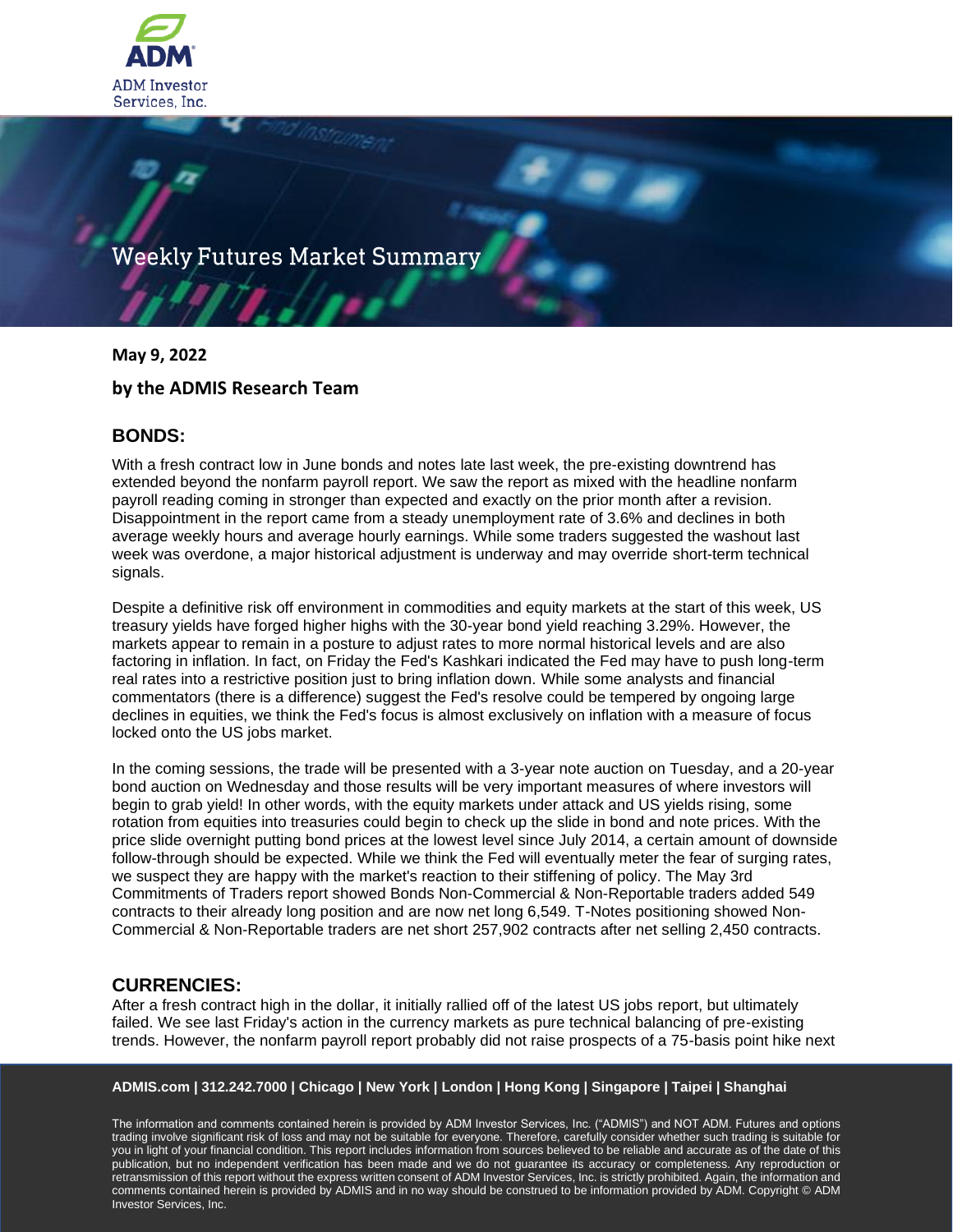month thereby prompting some longs to bank profits. With a 20 year high in the dollar index early this week, the uptrend in the dollar index lives on from rising US yields, and confidence that the US Fed will eventually halt the drag from surging rates before the US economy tips back into negative growth. On the other hand, we see very little confidence toward the euro zone and Chinese economies and therefore the dollar should continue to see flight to quality and economic uncertainty buying. The Commitments of Traders report for the week ending May 3rd showed Dollar Non-Commercial & Non-Reportable traders net sold 903 contracts and are now net long 35,670 contracts.

Surprisingly, the euro remained within the recent consolidation despite the range up action in the US dollar, we expect the euro to breakout down with the failure level on the charts at 1.0498. In fact, negative German economic data last week, a significant decline in a euro zone Sentix investor confidence reading and slightly disappointing French trade data fundamentals are not signaling an impending low. In fact, euro zone sentiment readings have kicked up recession talk in the financial press. The May 3rd Commitments of Traders report showed Euro Non-Commercial & Non-Reportable traders were net long 19,291 contracts after decreasing their long position by 19,365 contracts.

With the dollar posting a 20-year high early this week, the fresh downside breakout in the Yen is a kneejerk reaction and a fully justified fundamental reaction. The trade continues to have little respect for the near-term future of the Japanese economy and given rising JGB yields, the prospect of Japanese stagflation is building. In fact, the Bank of Japan continues to be steadfast in their decision to leave easing policy in place. Similarly, to the other actively traded nondollar currencies, the Swiss franc continues in a freefall with next support at parity of 1.00. As indicated last week, picking a low in the Swiss franc is like attempting to catch a falling knife.

Using monthly charts the next downside target in the Pound is 1.2079. In retrospect, the trade in the Pound, and UK economists are probably viewing the recent BOE action recently as an error. In the shortterm, dollar strength probably sends the Pound below 1.20 later this week. Both inside and outside Canada forces favor further downside action. The charts also remain negative with the Canadian likely to fail at longer-term consolidation support level. It goes without saying that somewhat disappointing Chinese import data and a broad-based downdraft in commodities leaves the trend pointing down in the Canadian dollar.

## **STOCKS:**

While extreme volatility is not unusual in the equity markets, seeing a full week of wild gyrations serves to undermine investor sentiment. In retrospect, last week's flow of earnings reports did not sure up confidence in the market and instead the rate hike dominated. Certainly, inflation fears could be tamped down by the declines in average hourly earnings and average weekly hours in April. Going forward, the bull case lacks a bullish fundamental capable of shifting the trend up. Global equities early this week were lower with the weight of last week's US rate hike remaining on the back of the markets. With the added disappointment of slack Chinese import and export data, the highest treasury yields since 2014, the war, perpetual fears of higher interest rates and a measure of US slowing fears, the bear camp has a full quiver early this week.

While a conclusively bearish fundamental environment signals significant downside extension ahead, (especially with prices at the lowest level in 12 months) the equity markets are beginning to price in significant slowing in the economy and short-term technical indicators are slowly becoming oversold. In the most recent positioning report the E-Mini S&P held a very modest net spec and fund long of 68,979 contracts and with the markets falling 120 points from that report the net spec and fund long is likely nearing a modestly liquidated level. E-Mini S&P positioning in the Commitments of Traders for the week ending May 3rd showed Non-Commercial & Non-Reportable traders net sold 68,899 contracts and are now net long 68,979 contracts.

#### **ADMIS.com | 312.242.7000 | Chicago | New York | London | Hong Kong | Singapore | Taipei | Shanghai**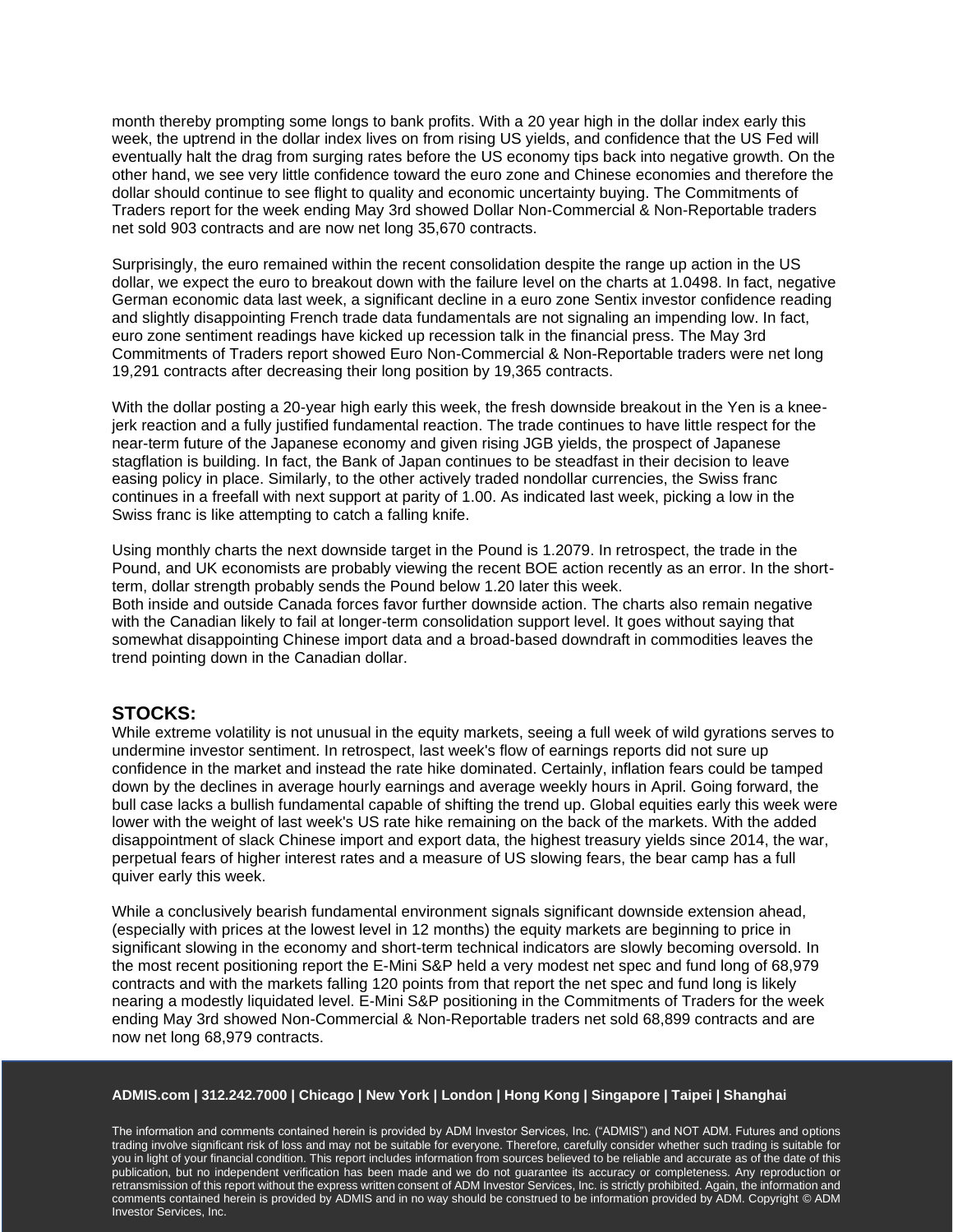Not surprising, the Dow futures broke out to the downside and traded at the lowest level since March 8th. Therefore, the trade continues to aggressively embrace the negatives and are discounting the few positives in place. However, given a long-term upward adjustment in interest rates, the downward adjustment in equities could accelerate, especially if equity market capital begins to rotate to interestbearing instruments. The May 3rd Commitments of Traders report showed Dow Jones \$5 Non-Commercial & Non-Reportable traders were net short 18,984 contracts after decreasing their short position by 2,957 contracts. With market psychology anxiously bearish this morning the NASDAQ looks to continue aggressively lower. The Commitments of Traders report for the week ending May 3rd showed Nasdaq Mini Non-Commercial & Non-Reportable traders reduced their net long position by 1,614 contracts to a net long 9,078 contracts.

# **GOLD, SILVER & PLATINUM:**

Clearly, the bottom has fallen out of physical commodities at the start of this week with gold forging a 3 day low. There was another fresh contract high (20 year high) in the US dollar, undying fear of higher rates, fear of slowing and most importantly, an ongoing inability to embrace geopolitical flight to quality developments which left the bull camp in distress. With palladium, platinum, and wheat the only physical commodities avoiding the broad-based washout, more downside is expected in gold and silver. Investors in gold remain cool to the yellow metal with ETF holdings last week declining by 383,632 ounces bringing year-to-date gains in ETF holdings down to 8.6%.

At least part of the negative wave flowing through financial and agricultural markets this morning is the lack of positive news from China on its efforts to control Covid, but a more significant component of today's downdraft is the result of a fresh upside breakout in US treasury yields! Lastly, gold and silver have been prone to negative spillover from weakness in equities, which in turn fosters forecasts of stagflation and or recession. Going forward, the unrelenting strength in the US dollar has been a constant undermine of gold and silver over the last 35 days and is likely to continue to pressure prices!

The most recent COT positioning report showed a moderate liquidation of the net spec and fund long positioning and therefore, a trade back below \$1,850 might be considered a more balanced price point. Gold positioning in the Commitments of Traders for the week ending May 3rd showed Managed Money traders reduced their net long position by 16,507 contracts to a net long 82,936 contracts. Non-Commercial & Non-Reportable traders net sold 23,426 contracts and are now net long 244,401 contracts.

With the fresh low for the move in July silver, an unrelenting dollar rally, sagging global economic confidence and a strong enough US nonfarm payroll report to leave expectations of a 50-basis point rate hike next month in play. Silver ETF holdings last week increased by 494,901 ounces and are now 1.9% higher year-to-date. In the end, industrial metals including silver look to remain under pressure. The May 3rd Commitments of Traders report showed Silver Managed Money traders net sold 11,273 contracts and are now net long 15,261 contracts. Non-Commercial & Non-Reportable traders were net long 38,406 contracts after decreasing their long position by 10,094 contracts.

With a massive range down failure to the lowest trade since January 20th last Friday, the June palladium market might have pushed its net spec and fund short closer to the record short of 4,084 contracts. The May 3rd Commitments of Traders report showed Palladium Managed Money traders are net short 701 contracts after net selling 118 contracts. Non-Commercial & Non-Reportable traders added 334 contracts to their already short position and are now net short 2,450. With the sharp slide at the end of last week, we suggest palladium prices have more than fully removed war premium even though a long war is expected and badly needed Russian Palladium supply flow should continue to slow.

On the other hand, the markets appear to be unconcerned about shortfalls at present. In a sign of negative investment interest palladium ETF holdings last week declined by 4,087 ounces and are currently 2.3% lower on the year. While the July platinum contract failed at critical support, the market

## **ADMIS.com | 312.242.7000 | Chicago | New York | London | Hong Kong | Singapore | Taipei | Shanghai**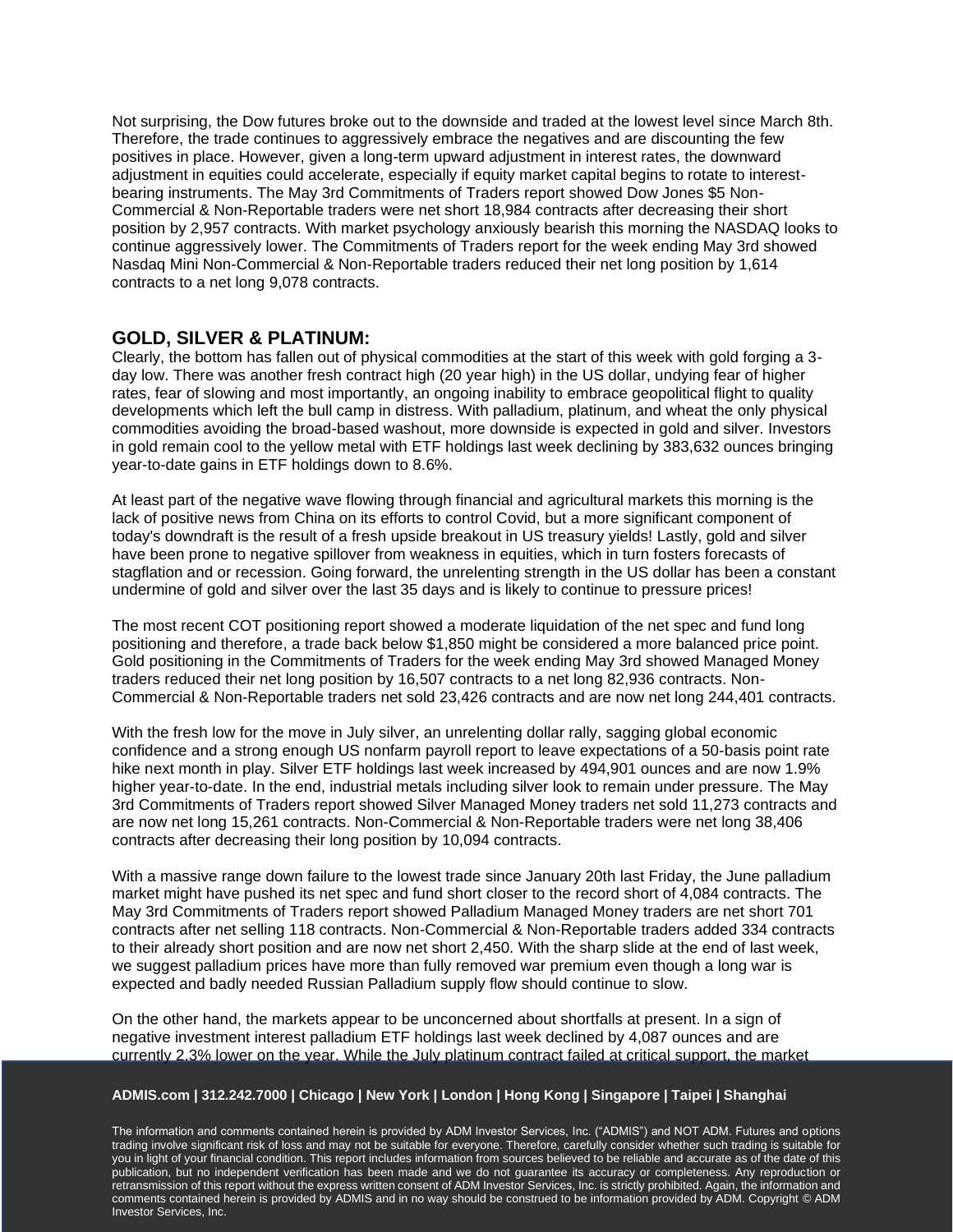rejected a large part of a massive range down failure. Unfortunately for the bull camp, investment interest for platinum continues to be soft with ETF holdings last week the climbing by 30,317 ounces, which pushes up the year-to-date contraction to 5.5%. Unfortunately for the bull camp, the bull camp has little in the way of fresh fundamental themes to cushion prices from a retest of levels below \$900. The May 3rd Commitments of Traders report showed Platinum Managed Money traders are net short 10,444 contracts after net buying 2,194 contracts. Non-Commercial & Non-Reportable traders net bought 105 contracts and are now net long 3,988 contracts.

## **COPPER:**

Adding into the big picture macroeconomic pressure on copper early this week is a 4% decline in Chinese April copper imports. However, January through April Chinese copper concentrate and ore imports were up 4.5% while January through April unwrought concentrate and ore imports increased by 0.9%. Nonetheless, Chinese copper demand fears are likely to remain in place as the zero tolerance Covid policy remains in place with only modest signs of hope flowing from Shanghai. Despite the copper market managing to throw off the initial wave of selling early last week, the market ran out of short covering fuel quickly and buyers were not interested in paying for July copper above \$4.30.

With July cropper falling \$0.16 from the level where the latest COT positioning report reading was measured, the market shifted into a net spec and fund short position of 8,813 contracts. Therefore, the net spec and fund short in copper is probably the biggest short since April 2020. Copper positioning in the Commitments of Traders for the week ending May 3rd showed Managed Money traders net sold 10,950 contracts which moved them from a net long to a net short position of 8,813 contracts. Non-Commercial & Non-Reportable traders net sold 13,275 contracts which moved them from a net long to a net short position of 8,927 contracts. As indicated in other physical commodity markets, Chinese import, and export data favors of a softening of Chinese copper demand going forward! Therefore, we think an important signal for the copper trade this week will be the direction in the Shanghai stock exchange index.

## **ENERGY COMPLEX:**

With big picture macroeconomic slowing fears, a lack of loosening of activity restrictions in China, a 20 year high in the dollar index an upside breakout in US yields, and overall global psychology deflating with equity prices, energy demand fears are clearly justified. However, crude oil demand fear from China may be overstated with Chinese oil imports in April up 6.6% on a year over year basis. On the other hand, the trade is concerned about Chinese fuel demand. Even though Indian March crude oil imports increased by 4.2% over year ago levels, and India has indicated fuel prices are a severe drag on their economic activity. Fortunately for the bull camp, supply forces remain supportive with more Russian oil buyers stepping away from Russian supply in the face of huge Russian discounts.

Another minimally supportive supply-side development is a 9.1% decline in global crude oil floating storage. However, Asian-Pacific floating storage fell by 8.1% and West African supply declined by 31%. For the bull camp to extend control this week requires a clear reversal of very negative economic sentiment, further compliance with the EU Russian oil import ban and some positive signs from Chinese lockdowns. Over the weekend, the US broadened its sanction of Russian and Belarusian officials and disrupted those involved in nuclear materials, weapons, and shipping companies. The US also imposed regulations against Americans providing accounting, corporate information, and management consultancy to anyone in Russia.

In a sign that suggests an escalation of the intensity of the war, Russia indicated it shot down a Ukrainian warplane this weekend. In our opinion, the most recent OPEC+ meeting left a lasting bullish imprint on the market with the trade discounting the cartel's latest 400,000+ barrel increase in total production allowances. Clearly the previous monthly increase in OPEC plus production was very small at +10,000

#### **ADMIS.com | 312.242.7000 | Chicago | New York | London | Hong Kong | Singapore | Taipei | Shanghai**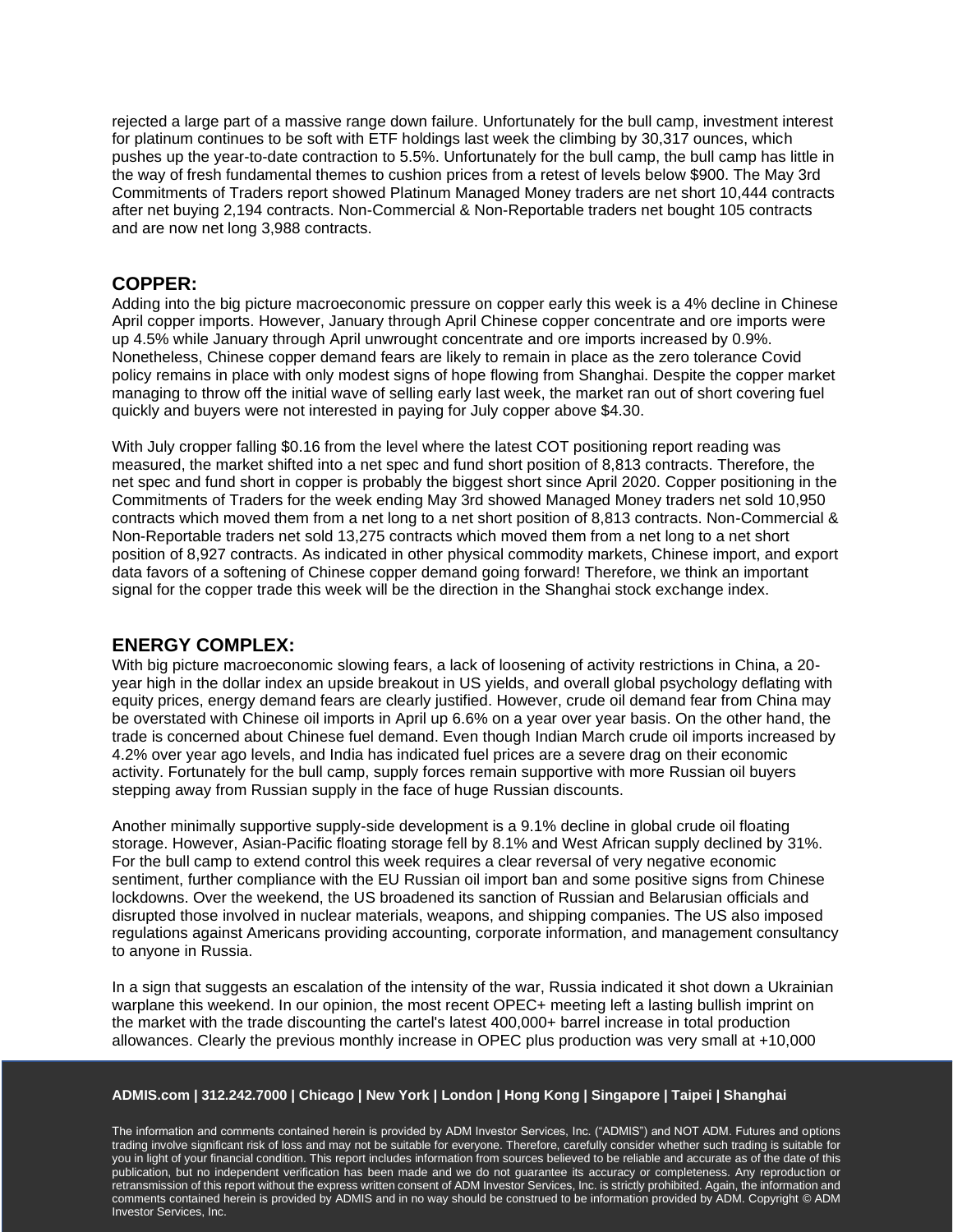barrels per day! Obviously, going forward, the extraction of Russian supply will open increased output by other OPEC plus members, but several producers are simply tapped out at present.

While the most recent COT positioning report understates the size of the net spec and fund long (given the rally after the report) the net long was probably near the lowest level since February 2020 into last week's low. Crude Oil positioning in the Commitments of Traders for the week ending May 3rd showed Managed Money traders net bought 2,054 contracts and are now net long 254,383 contracts. Non-Commercial & Non-Reportable traders were net long 425,346 contracts after increasing their already long position by 5,428 contracts.

While the gasoline market has lagged the ULSD market consistently over the past several months, the market came alive and became the leadership market last week. Furthermore, the gasoline market overnight managed another higher high for the move before falling back from ongoing concern toward fuel demand from the two largest countries in the world (China and India). We suspect support is the result of seasonal marketing chain buying for the coming summer, international arbitrage opportunities and a refinery operating rate of only 88% as that is likely to keep US gasoline supplies in a tightening pattern. In fact, EIA gasoline stocks have contracted for 6 weeks in a row and current stocks are 11 million barrels below the 5-year average for this specific week of the year.

From a slight negative perspective, average US gasoline prices jumped by \$0.15 to stand at \$4.38 per gallon and prices are approaching a level that may temper demand. From a technical perspective, the net spec and fund long in gasoline remained near the lowest level since September 2021 and while COT report understates the net long due to the Thursday and Friday rallies, the market is not poised to run out of buying fuel. The May 3rd Commitments of Traders report showed Gas (RBOB) Managed Money traders net bought 3,576 contracts and are now net long 60,984 contracts. Non-Commercial & Non-Reportable traders are net long 48,968 contracts after net buying 743 contracts.

With a significant reversal and lower low in diesel last Friday and a downside extension, the ULSD market has would be buyers on edge. In fact, headlines touting softening fuel demand in the world's two most populous countries is a difficult bearish fundamental to discount. However, as suggested many times the weekly EIA distillate and diesel stock levels hold annual deficits of roughly 30 million barrels. Heating Oil positioning in the Commitments of Traders for the week ending May 3rd showed Managed Money traders were net long 13,178 contracts after increasing their already long position by 405 contracts. Non-Commercial & Non-Reportable traders reduced their net long position by 1,233 contracts to a net long 14,105 contracts.

Obviously, the massive reversal range down in July natural gas from its high last Friday (a high to low daily range of \$1.00) puts the bull camp back on its heels to start the new trading week. The bear camp should also be emboldened by news that the Russian national gas company (Gazprom) continued to book transit of gas through Ukraine with several days of interrupted flow now on the books! Furthermore, with heating demand in the northern hemisphere falling consistently and European entities quickly filling all storage capacity available, the added gas flow into Poland is a negative for US gas futures prices.

On the other hand large supply at US export terminals will allow for significant exports, which in turn should keep weekly EIA gas in storage levels from significant seasonal inflows. From a technical perspective, the natural gas contract came into the massive late April early May rally with a large net spec and fund short and that could temper the magnitude of declines ahead. The May 3rd Commitments of Traders report showed Natural Gas Managed Money traders are net long 19,957 contracts after net selling 5,467 contracts. Non-Commercial & Non-Reportable traders are net short 72,166 contracts after net selling 1,241 contracts. In the end, spec and fund buyers have plenty of ammunition to propel prices higher.

#### **ADMIS.com | 312.242.7000 | Chicago | New York | London | Hong Kong | Singapore | Taipei | Shanghai**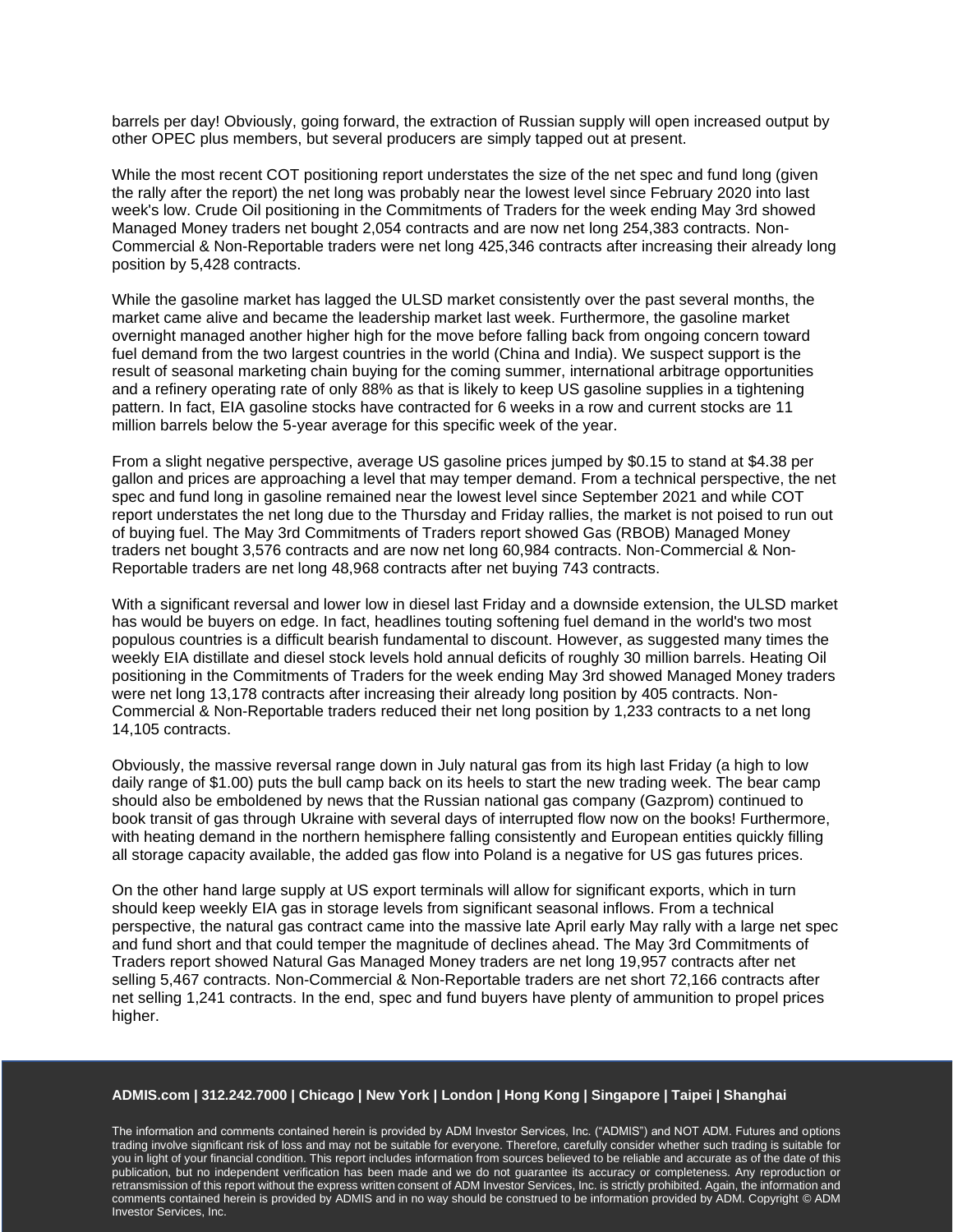## **BEANS:**

July soybeans traded sharply lower on the session Friday and the selling pushed the market down to the lowest level since April 7. Bearish outside market forces plus a second day in a row of sharp losses for Malaysia palm oil were seen as negative forces. In addition, traders see better weather for planting ahead which added to the bearish tone. July soybeans closed 62 3/4 cents lower for the week. China April soybean imports reached 8.079 million tonnes, according to customs. Soybean imports year-to-date fell 0.8% y/y to 28.36 million tonnes. July soybean meal remained in a long liquidation selling trend and pushed down to the lowest level since January 31.

In the Statistics Canada update, canola stocks were pegged at just 3.940 million tonnes, 50.7% lower than last year and below the low end of trade expectations for the report. The average estimate for the report was up at 4.581 million tonnes. For the first USDA supply/demand report for the 2022/23 season, traders see soybean ending stocks near 317 million bushels, 187-488 million range, as compared with the current USDA old crop estimate of 260 million bushels. Traders see old crop ending stocks sliding down to 225 million bushels, 175-260 million range, as compared with 260 million bushels for the April estimate.

World ending stocks for the 2022/23 season are expected to come in near 97.23 million tonnes, 89.4- 107.8 million range, as compared with the current old crop ending stocks at 89.58 million tonnes. Traders see old crop ending stocks pulling back slightly. Traders see Brazil soybean production near 124.4 million tonnes, 123-125.4 million range, as compared with 125 million tonnes in the April USDA update. Argentina production is expected near 42.76 million tonnes, 41-44 million range, as compared with 43.5 million tonnes in the April update.

For the first preliminary production forecast, traders see soybean production near 4.613 billion bushels, 4.435-4.727 billion range, as compared with the USDA Outlook Forum estimate of 4.490 billion bushels. Traders see yield near 51.4 bushels per acre, 50-53 range, as compared with 51.4 bushels per acre in last year's crop. The Commitments of Traders report for the week ending May 3rd showed Soybeans Managed Money traders net sold 20,224 contracts and are now net long 153,253 contracts. This is a long liquidation selling trend and seen as a short-term bearish force. Non-Commercial & Non-Reportable traders are net long 136,529 contracts after net selling 21,320 contracts.

For soyoil, Managed Money traders were net long 85,643 contracts after decreasing their long position by 12,040 contracts; also long liquidation selling. Non-Commercial & Non-Reportable traders are net long 109,558 contracts after net selling 12,808 contracts for the week. For meal, Managed Money traders were net long 73,751 contracts after decreasing their long position by 17,540 contracts in just one week and the long liquidation selling trend is a short-term bearish force.

## **CORN:**

The shift in the weather forecast for the Midwest helped to spark aggressive long liquidation selling late last week with July corn losing 28 3/4 for the week. The 1-5 day forecast models show hefty rain totals for the Dakotas and Minnesota, but less than 1/2 an inch for Iowa while most of the rest of the Midwest looks dry. The 6-10 day forecast models shifted overnight to show normal temperatures; not much above. The 8-14 day is cool, but dry. July corn closed sharply lower on the session Friday as a forecast for much warmer weather this week helped to bring about ideas that planting progress will be more significant just ahead.

The selling pushed the market down to the lowest level since April 14.

Even with some rain in the forecast, the much higher than normal temperatures will help dry out the fields quickly and allow for plantings, especially in the Eastern Corn Belt. The UN Food Agency indicated on Friday that near 25 million tonnes of grain are stuck in the Ukraine is unable to leave the country due to infrastructure issues and other. For the first USDA supply/demand outlook for the season, traders see US

#### **ADMIS.com | 312.242.7000 | Chicago | New York | London | Hong Kong | Singapore | Taipei | Shanghai**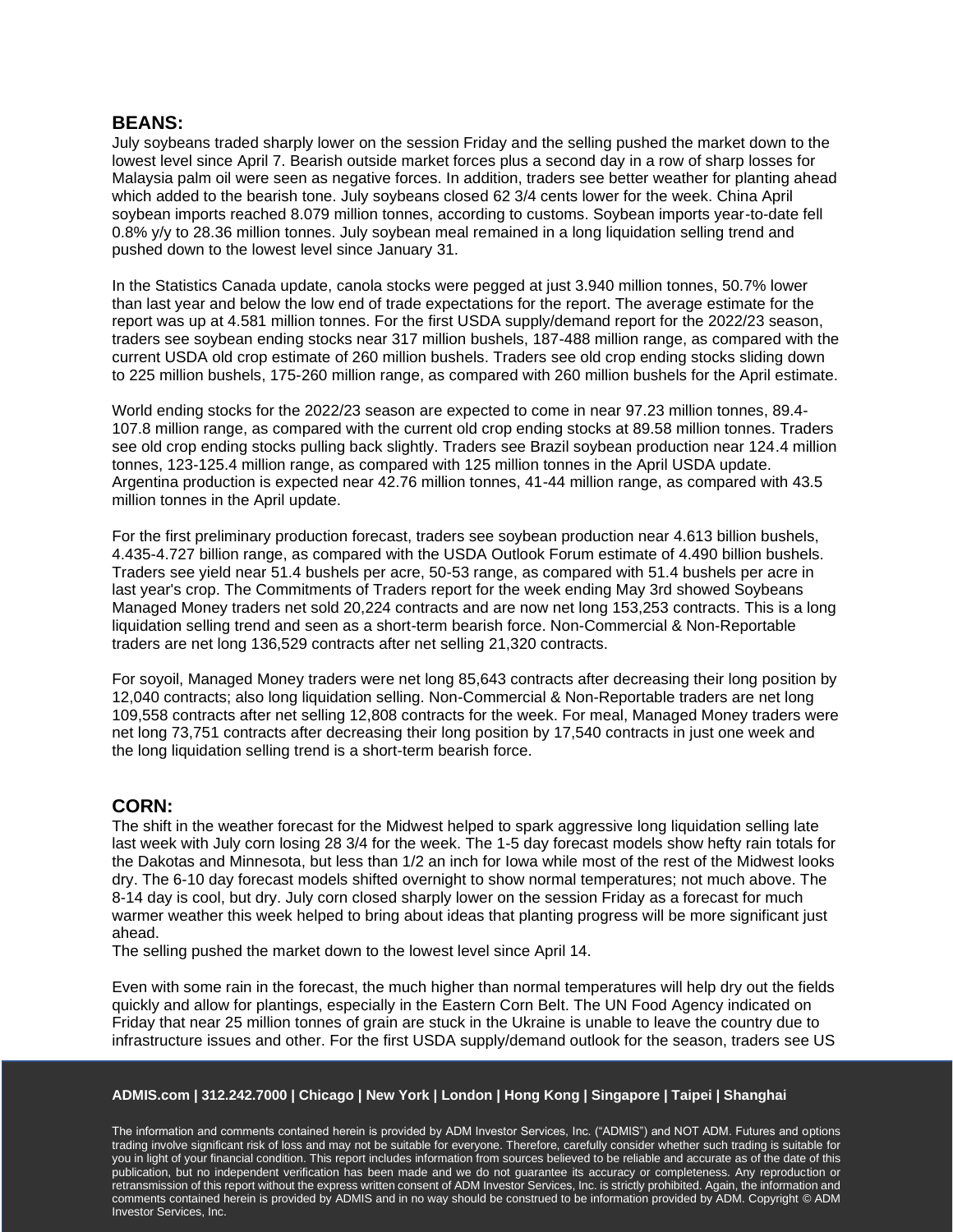2022/23 corn ending stocks near 1.352 billion bushels, 988-1.654 billion range, as compared with the current old crop estimate of 1.440 billion bushels. Traders believe old crop ending stocks will be adjusted down to 1.412 billion bushels, 1.34-1.456 billion range, as compared with 1.440 billion bushels last month.

World ending stocks are expected near 296.9 million tonnes, 278-307.7 million range, as compared with 305.46 million tonnes for the 2021/22 season. Traders believe old crop ending stocks will be adjusted lower slightly to near 303.76 million tonnes. Traders see Brazil corn production near 114.12 million tonnes, 110-116.5 million range, as compared with 116 million tons in the last USDA update. Argentina production is expected near 52.03 million tonnes, 50-53 million range.

Traders believe the first preliminary estimate for US corn production will be near 14.773 billion bushels, 14.414-15.115 billion range, as compared with the USDA Outlook Forum of 15.24 billion bushels. Yield is expected near 179.6 bushels per acre, 175.3-182 range, as compared with 177 bushels per acre last year which was a record high. The May 3rd Commitments of Traders report showed Corn Managed Money traders net sold 7,137 contracts and are now net long 353,518 contracts. Non-Commercial No CIT traders are net long 276,831 contracts after net buying 4,589 contracts.

## **WHEAT:**

Longer-term yield concerns for the US crop with some weather forecasters indicating a hotter and drier longer-term trend for the US weather, plus increase concerns for the crop in France due to hot and dry weather helped support last week. Weakness in the other grains helped to pull the market lower early Friday, but buyers turned active. July wheat closed slightly higher and managed to hold minor support and closed up 20 3/4 cents from the lows of the day and up 52 3/4 for the week. The 1-5 day forecast models show 1 to 2 inches of rain for parts of the Dakotas and Minnesota. Kansas and Oklahoma look mostly dry.

The 6-10 day forecast model shows below normal precipitation for the Dakotas which is somewhat negative, however, the central and southern Plains turn hotter and drier. In addition, the 8-14 day forecast models show above normal temperatures and below normal precipitation centered over the southern Plains. The two week outlook for Kansas is very dry and hot. A big Russian crop for the season that begins in July (SovEcon expects output to reach a record 87.4 million tonnes, 16% more than the USDA estimate for the current season) is seen as a limiting factor for the rally. For the Statistics Canada stocks report, wheat stocks came in at 10.103 million tonnes, down 38.7% from last year. Traders expected stocks near 10.4 million tonnes.

For the first USDA supply/demand outlook for the 2022/23 season, traders see ending stocks near 659 million bushels, 550-854 million range, as compared with the current USDA estimate for the 2021/22 season at 678 million bushels. For old crop ending stocks traders see 686 million bushels, 650-738 million range, as compared with 678 million bushels in the last USDA update. World ending stocks for 2022/23 season are expected near 272.07 million tonnes, 261.00-286.80 million range, as compared with the current USDA estimate for the 2021/22 season at 278.42 million tonnes. Traders expect all wheat production at 1.791 billion bushels, 1.635-1.9 billion range, as compared with 1.646 billion bushels for the current season.

Hard red winter wheat production is expected near 685 million bushels, 568-779 million range. Soft red winter wheat is expected near 359 million bushels, 295-393 million range. The May 3rd Commitments of Traders report showed Wheat Managed Money traders net sold 3,274 contracts and are now net long 10,906 contracts. Non-Commercial & Non-Reportable traders reduced their net long position by 3,522 contracts to a net long 18,786 contracts. For KC Wheat, Managed Money traders reduced their net long position by 5,458 contracts to a net long 39,949 contracts. Non-Commercial & Non-Reportable traders are net long 39,987 contracts after net selling 5,226 contracts for the week.

#### **ADMIS.com | 312.242.7000 | Chicago | New York | London | Hong Kong | Singapore | Taipei | Shanghai**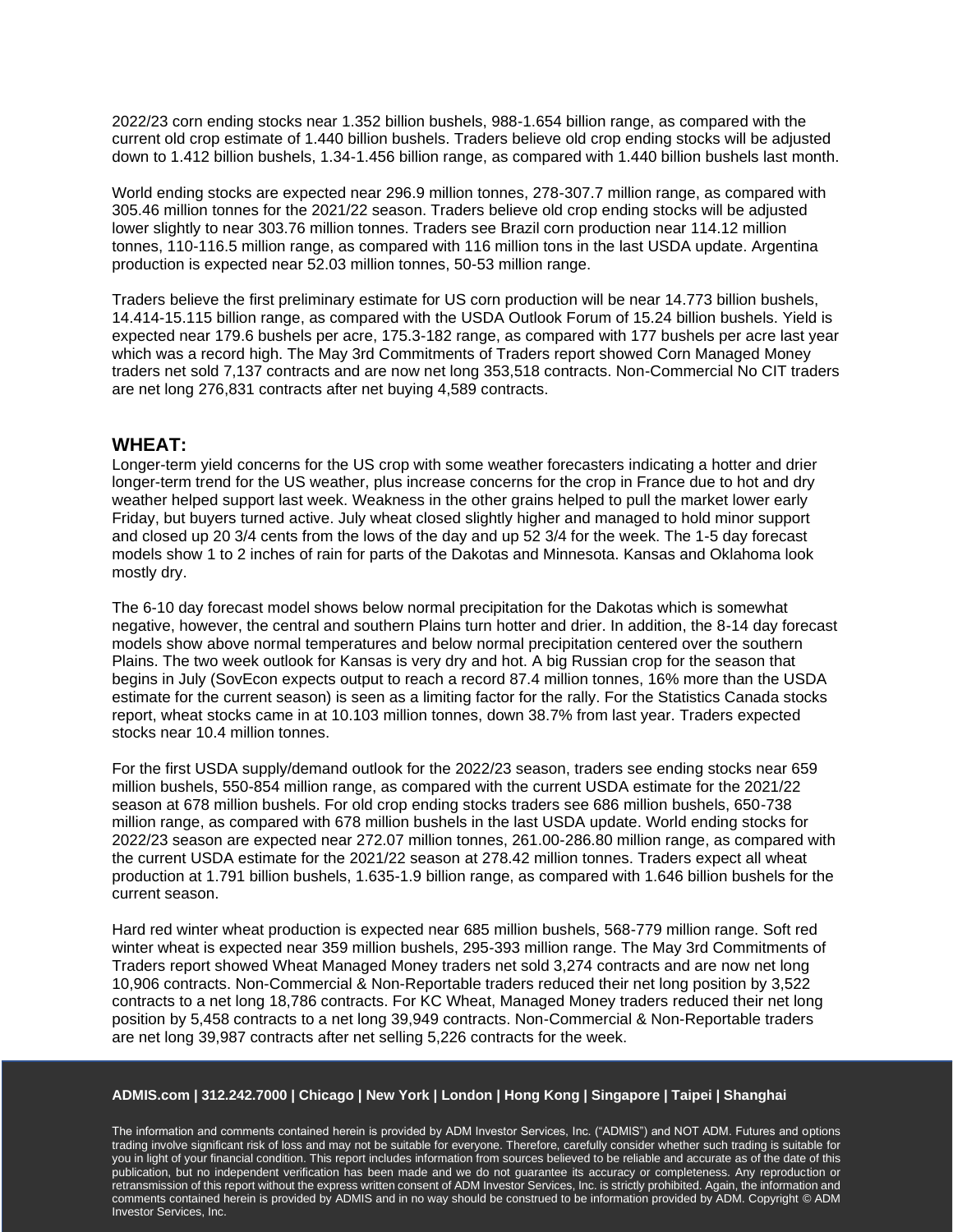## **HOGS:**

The USDA pork cutout released after the close Friday came in at \$103.01, down \$1.46 from Thursday and down from \$103.21 the previous week. Friday's Commitments of Traders report showed managed money traders were net sellers of 14,544 contracts of lean hogs for the week ending May 3, reducing their net long to 29,542. The market continues to see aggressive long liquidation selling pressure from speculators with open interest dropping to the lowest level since January. The long liquidation selling trend is considered a short-term bearish force. China imported 592,000 tonnes of meat in April, down 35.7% from a year ago. Meat imports for the first four months of the year are at 2.26 million tonnes, down 36% from a year ago.

June hogs closed sharply lower on the session Friday as the 2-day rally failed to attract new buying interest. Traders remain concerned with the sluggish demand tone, and the lack of an uptrend in the cash market during a seasonally strong timeframe has helped pressure. The CME Lean Hog Index as of May 4 was 100.96, down from 101.04 from the previous session and 101.81 the previous week. The USDA estimated hog slaughter came in at 457,000 head Friday and 48,000 head for Saturday. This brought the total for last week to 2.427 million head, up from 2.389 million the previous week and 2.396 million a year ago. Estimated US pork production last week was 525.2 million pounds, up from 518.7 million the previous week but down from 526.4 a year ago.

# **CATTLE:**

While June cattle continue to hold a stiff discount to the cash market, short-term demand fundamentals still look negative and weights remain stubbornly high. As a result, if producers make a move to clean up any backlog of heavier weight cattle, there could be a short-term bulge in beef production. In addition, traders see demand as a negative force as consumers are left with very high food and energy prices, and excess spendable income on luxury items such as steak is limited. June cattle closed sharply lower on the session last Friday as sluggish beef market during the period of typically higher seasonal beef demand is a concern. The USDA boxed beef cutout was down 48 cents at mid-session Friday and closed 74 cents lower at \$254.44. This was down from \$260.78 the previous week and was the lowest the cutout had been since March 10. Not much change in cash cattle prices last week from the week before.

As of Friday afternoon, the 5-day, 5-area weighted average price was 143.29 versus 143.02 the previous week. There continues to be a big difference in prices between the northern region, which are averaging around 145-146, and the southern regions, which are around 139.50-140.00. The USDA estimated cattle slaughter came in at 121,000 head Friday and 49,000 head for Saturday. This brought the total for last week to 657,000 head, up from 649,000 the previous week and 639,000 a year ago. The estimated average dressed cattle weight last week was 833 pounds, up from 831 the previous week and up from 824 a year ago. The 5-year average weight for that week is 804 pounds. Estimated beef production last week was 545.0 million pounds, up from 536.5 million a year ago. Friday's Commitments of Traders showed managed money traders were net sellers of 16,387 contracts of live cattle report for the week ending May 3, reducing their net long to 38,897 contracts. Non-commercial & non-reportable traders were net sellers of 11,702, reducing their net long to 55,334.

# **COCOA:**

Cocoa's downdraft has taken the market down to its lowest price level since mid-December. Although it has fallen well into "bargain" price territory, cocoa still has to face near-term demand concerns that may keep the market on the defensive early this week. July cocoa was unable to shake off early pressure and fell to a 4 1/2 month low before finishing Friday's trading session with a moderate loss. For the week, July cocoa finished with a loss of 75 points (down 2.9%) which was a third negative weekly result over the past 4 weeks as well as an outside-week down.

#### **ADMIS.com | 312.242.7000 | Chicago | New York | London | Hong Kong | Singapore | Taipei | Shanghai**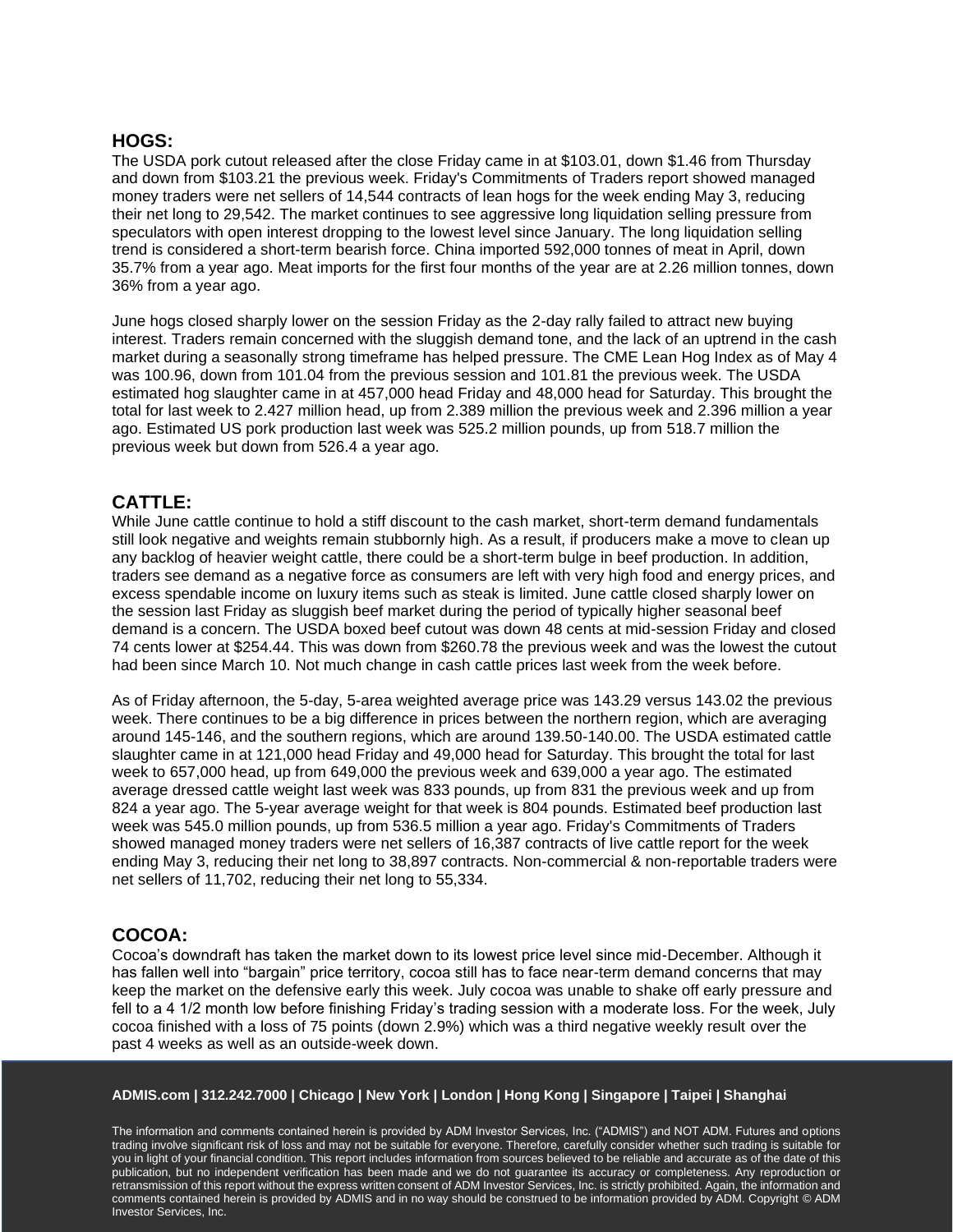Global risk sentiment remains negative in the wake of last week's FOMC and Bank of England policy meetings, which has pressured cocoa prices as that is likely to weaken near-term demand prospects. Europe also has to deal with Russia's invasion of Ukraine which has dampened this year's travel outlook (a key source of chocolate purchases), while Asia continues to deal with China's series of COVID lockdown which are weighing on the region's near-term demand outlook.

The Eurocurrency made a late-week rebound that provided the cocoa market with carryover support, however, and that helped to lift prices off of its midsession lows. Many West African growing areas have daily rainfall in the forecast through the end of next weekend, which should benefit the region's upcoming mid-crop production. Keep in mind, however, that daily rainfall totals should remain below 0.25 inch in most West African growing areas while daily high temperatures should climb above 90 degrees Fahrenheit during that timeframe. In addition, consistent rainfall may slow harvesting and drying of midcrop cocoa beans.

The May 3rd Commitments of Traders report showed Cocoa Managed Money traders net bought 14,021 contracts and are now net long 25,339 contracts. CIT traders were net long 32,804 contracts after decreasing their long position by 773 contracts. Non-Commercial No CIT traders went from a net short to a net long position of 13,805 contracts after net buying 14,678 contracts. Non-Commercial & Non-Reportable traders net bought 15,467 contracts and are now net long 38,801 contracts.

# **COFFEE:**

Coffee prices have been unable to sustain upside momentum in over a month and are on the verge of falling to their lowest levels since early November. While the supply side of the Arabica market remains generally bullish due to production issues in Brazil and Colombia, coffee needs to see clear improvement in near-term demand prospects in order to extend a recovery move. July coffee followed through on Thursday's outside-day down session as it reached a 7-week low before finishing Friday's trading session with a heavy loss.

For the week, July coffee finished with a loss of 11.65 cents (down 5.2%) which was a third negative weekly result over the past 4 weeks. While it is still above its 2021 year-end price levels, recent weakness in the Brazilian currency has been a source of carryover pressure on the coffee market. The Brazilian Real has fallen for 5 weeks in a row as its decline to a 1 1/2 month low encourages Brazil's farmers to market their remaining near-term supplies. A negative tone to risk appetites also weighed on coffee prices as that may weaken out-of-home consumption prospects.

Russia's invasion of Ukraine as well as ongoing Chinese COVID lockdowns has weakened the near-term demand outlook in Europe and Asia, with both showing few signs of a resolution anytime soon. Brazil's major Arabica growing regions have no rain in the forecast through this upcoming weekend. While will benefit early harvesting, it should also have a negative impact on their 2022/23 Arabica crop. ICE exchange coffee stocks were unchanged on Friday but after the first week of May, they are on-track for posting a third monthly increase in a row.

Coffee positioning in the Commitments of Traders for the week ending May 3rd showed Managed Money traders reduced their net long position by 1,239 contracts to a net long 26,980 contracts. CIT traders were net long 39,721 contracts after decreasing their long position by 162 contracts. Non-Commercial No CIT traders net sold 582 contracts and are now net long 21,858 contracts. Non-Commercial & Non-Reportable traders were net long 37,903 contracts after decreasing their long position by 2,273 contracts.

# **COTTON:**

#### **ADMIS.com | 312.242.7000 | Chicago | New York | London | Hong Kong | Singapore | Taipei | Shanghai**